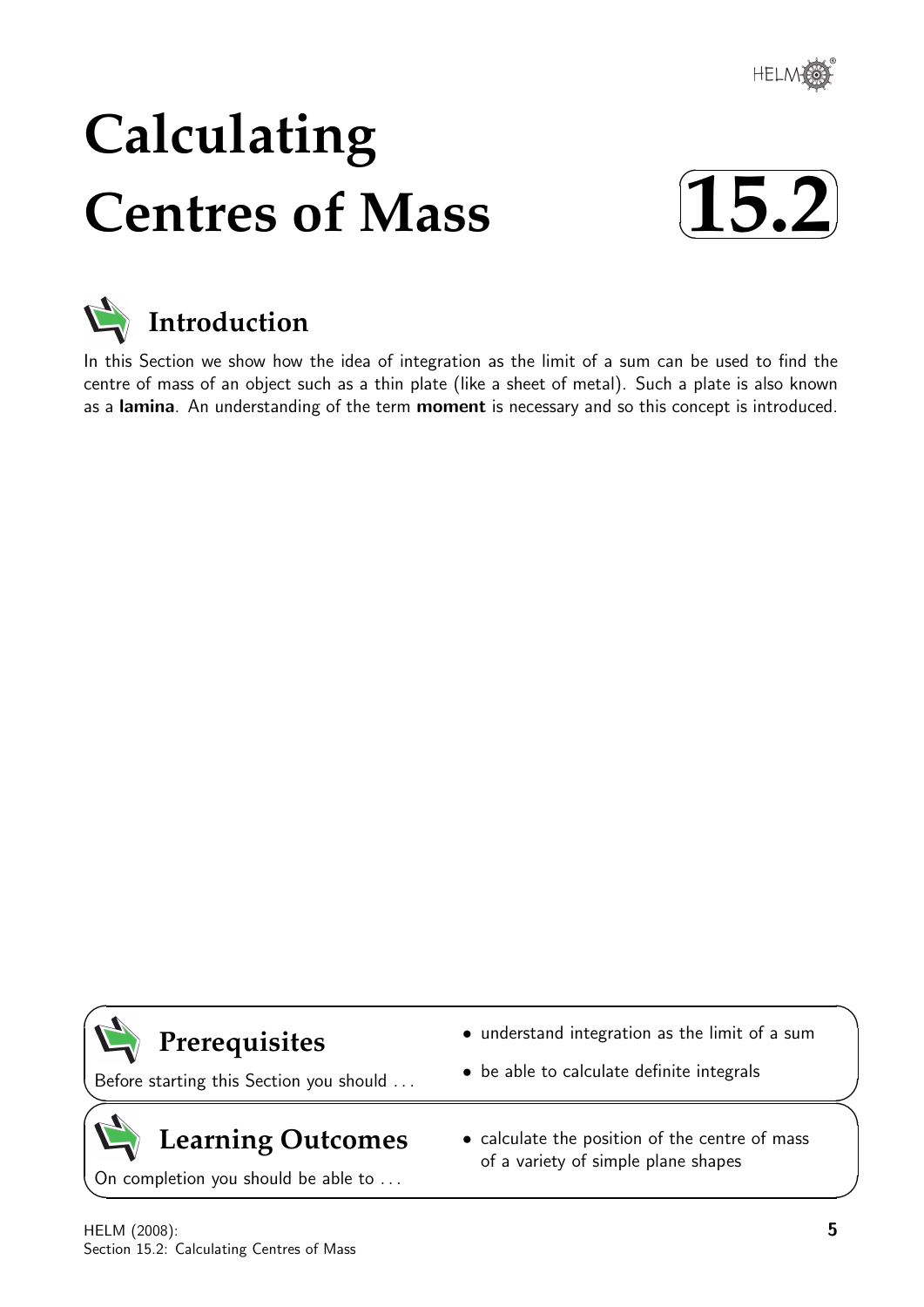### **1. The centre of mass of a collection of point masses**

Suppose we have a collection of masses located at a number of known points along a line. The centre of mass is the point where, for many purposes, all the mass can be assumed to be located.

For example, if two objects each of mass m are placed at distances 1 and 2 units from a point O, as shown in Figure 2a, then the total mass,  $2m$ , might be assumed to be concentrated at distance 1.5 units as shown in Figure 2b. This is the point where we could imagine placing a pivot to achieve a perfectly balanced system.



Figure 2: Equivalent position of the centre of mass of the objects in (a) is shown in (b)

To think of this another way, if a pivot is placed at the origin  $O$ , as on a see-saw, then the two masses at  $x = 1$  and  $x = 2$  together have the same **turning effect** or **moment** as a single mass 2m located at  $x = 1.5$ . This is illustrated in Figure 3.



**Figure 3**: The single object of mass  $2m$  has the same turning effect as the two objects each of mass  $m$ 

Before we can calculate the position of the centre of mass of a collection of masses it is important to define the term 'moment' more precisely. Given a mass  $M$  located a distance  $d$  from  $O$ , as shown in Figure 4, its moment about  $O$  is defined to be

moment =  $M \times d$ 



**Figure 4:** The moment of the mass M about O is  $M \times d$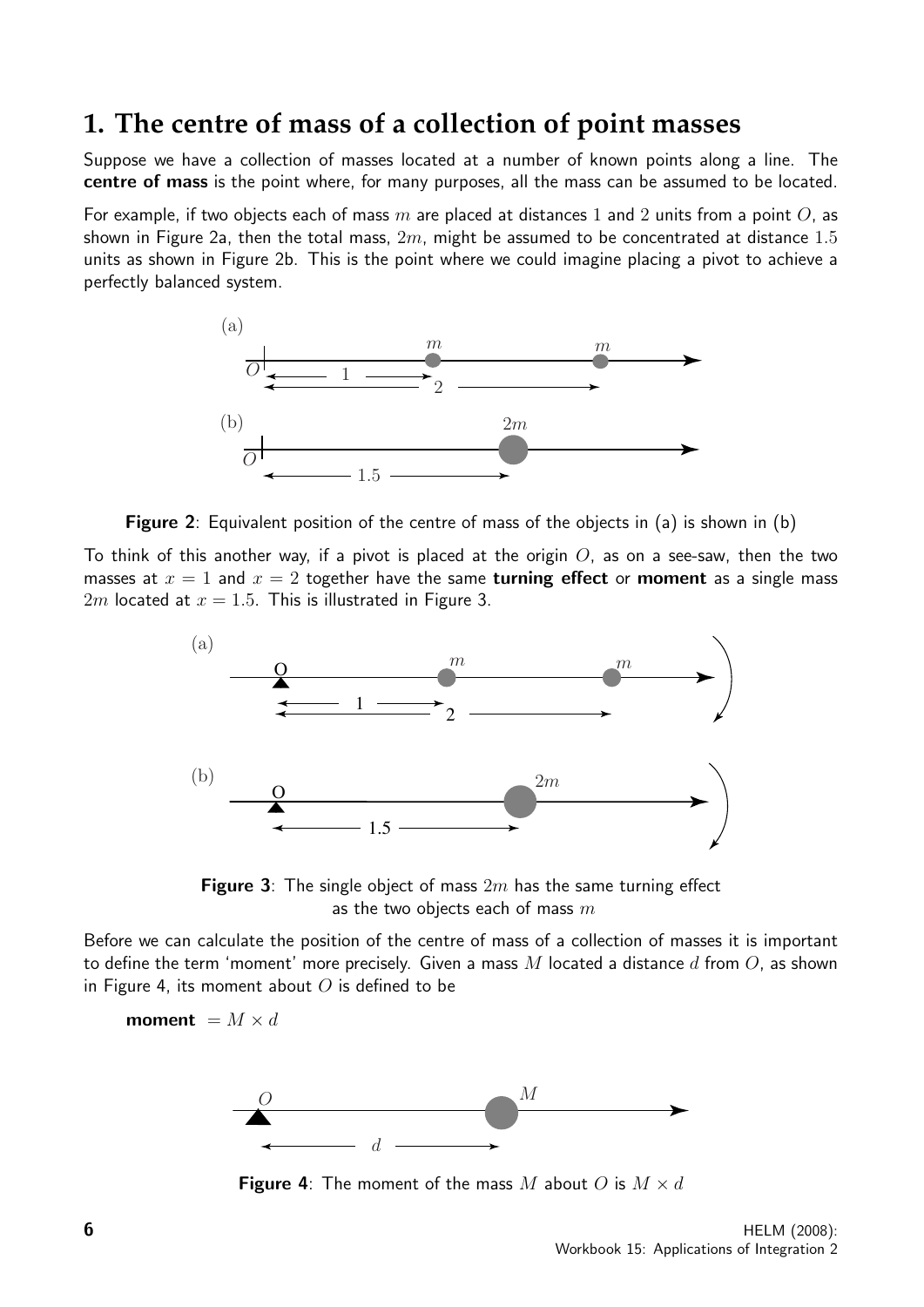In words, the moment of the mass about  $O$ , is the mass multiplied by its distance from  $O$ . The units of moment will therefore be kg m if the mass is measured in kilogrammes and the distance in metres. (N.B. Unless specified otherwise these will be the units we shall always use.)



Intuition tells us that a large moment corresponds to a large turning effect. A mass placed 8 metres from the origin has a smaller turning effect than the same mass placed 10 metres from the origin. This is, of course, why it is easier to rock a see-saw by pushing it at a point further from the pivot. Our intuition also tells us the side of the pivot on which the masses are placed is important. Those placed to the left of the pivot have a turning effect opposite to those placed to the right.

For a collection of masses the moment of the total mass located at the centre of mass is equal to the sum of the moments of the individual masses. This definition enables us to calculate the position of the centre of mass. It is conventional to label the x coordinate of the centre of mass as  $\bar{x}$ , pronounced  $x$  bar'.



The **moment** of the total mass located at the centre of mass is equal to the sum of the moments of the individual masses.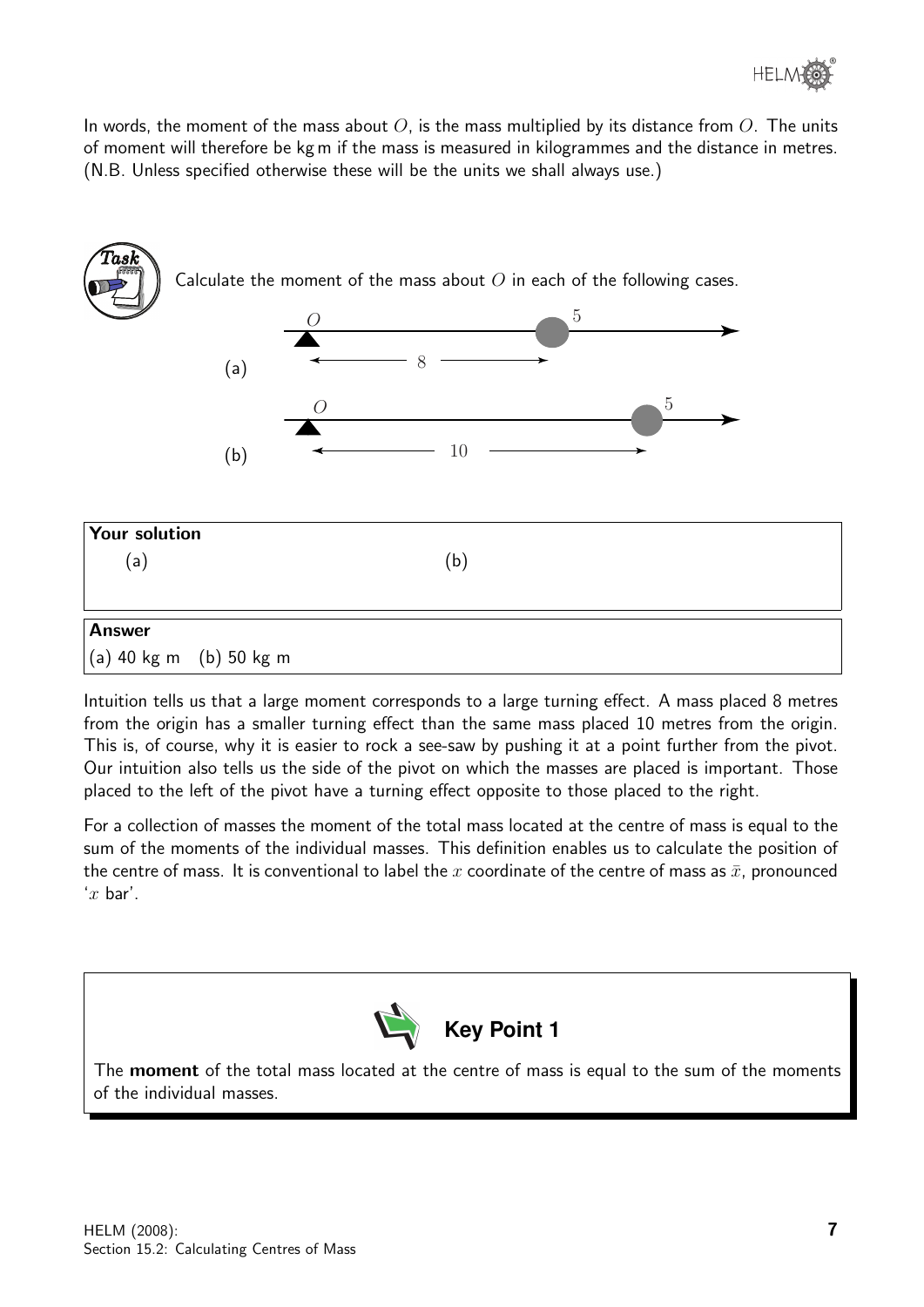

Objects of mass m and  $3m$  are placed at the locations shown in diagram (a). Find the distance  $\bar{x}$  of the centre of mass from the origin  $O$  as illustrated in diagram (b).



First calculate the sum of the individual moments:

| Your solution                                                 |
|---------------------------------------------------------------|
| <b>Answer</b>                                                 |
| $6 \times m + 10 \times 3m = 36m$                             |
| The moment of the total mass about O is $4m \times \bar{x}$ . |

The moment of the total mass is equal to the sum of the moments of the individual masses. Write down and solve the equation satisfied by  $\bar{x}$ :

| Your solution                        |  |
|--------------------------------------|--|
| <b>Answer</b>                        |  |
| $36m = 4m\bar{x}$ , so $\bar{x} = 9$ |  |

So the centre of mass is located a distance 9 units along the x-axis. Note that it is closer to the position of the  $3m$  mass than to the position of the  $1m$  mass (actually in the ratio  $3:1$ ).



### **Example 2**

Obtain an equation for the location of the centre of mass of two objects of masses  $m_1$  and  $m_2$ :

- (a) located at distances  $x_1$  and  $x_2$  respectively, as shown in Figure 5(a)
- (b) positioned on opposite sides of the origin as shown in Figure 5(b)



Figure 5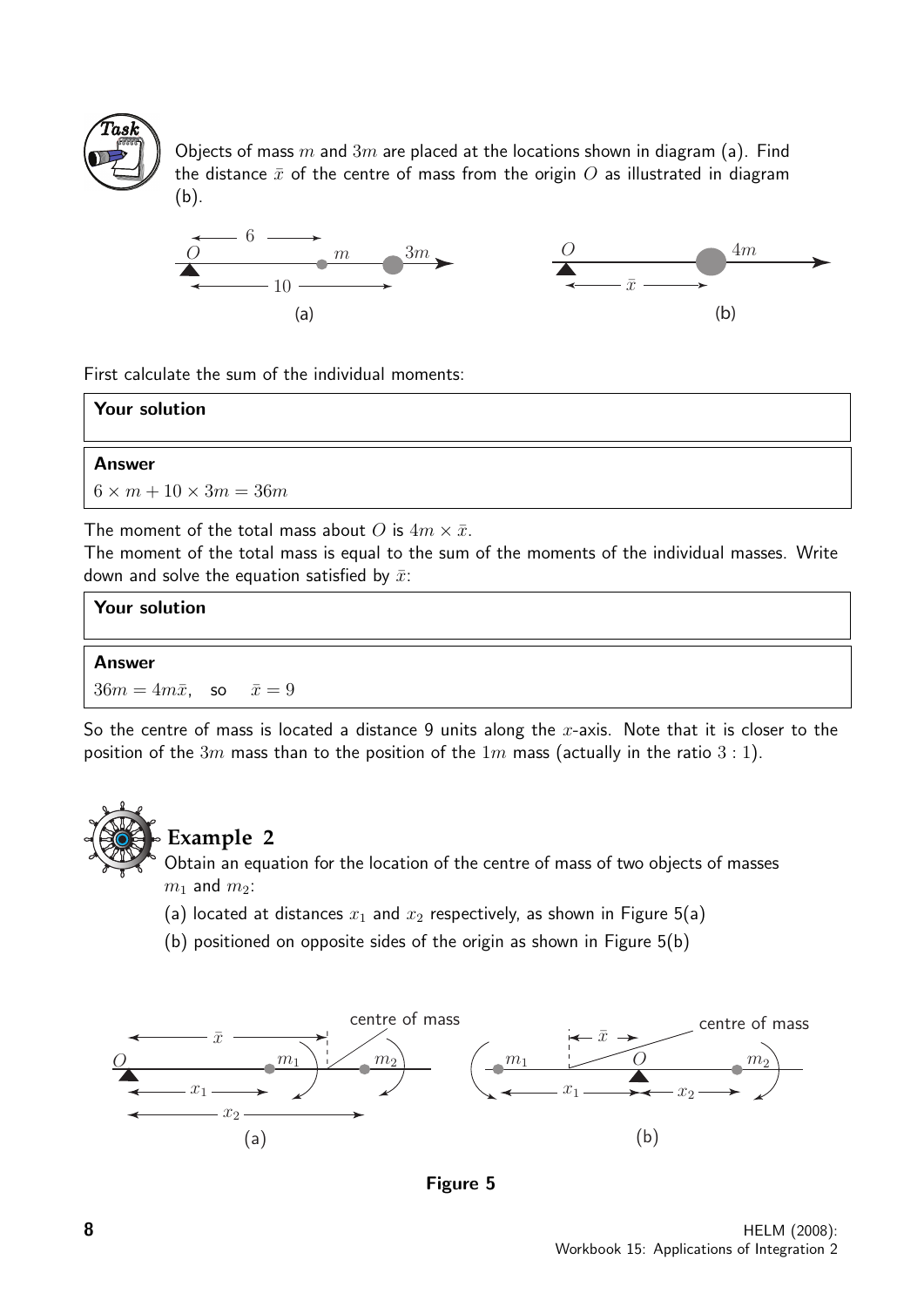Referring to Figure 5(a) we first write down an expression for the sum of the individual moments:

$$
m_1x_1+m_2x_2
$$

The total mass is  $m_1 + m_2$  and the moment of the total mass is  $(m_1 + m_2) \times \bar{x}$ . The moment of the total mass is equal to the sum of the moments of the individual masses. The equation satisfied by  $\bar{x}$  is

$$
(m_1+m_2)\bar{x}=m_1x_1+m_2x_2 \qquad \text{so} \quad \bar{x}=\frac{m_1x_1+m_2x_2}{m_1+m_2}
$$

For the second case, as depicted in Figure 5(b), the mass  $m_1$  positioned on the left-hand side has a turning effect **opposite** to that of the mass  $m_2$  positioned on the right-hand side. To take account of this difference we use a minus sign when determining the moment of  $m_1$  about the origin. This gives a total moment

$$
-(m_1x_1) + (m_2x_2)
$$

leading to

$$
(-m_1x_1 + m_2x_2) = (m_1 + m_2)\bar{x}
$$
 so  $\bar{x} = \frac{-m_1x_1 + m_2x_2}{m_1 + m_2}$ 

However, this is precisely what would have been obtained if, when working out the moment of a mass, we use its **coordinate** (which takes account of sign) rather than using its **distance** from the origin.

The formula obtained in the Task can be generalised very easily to deal with the general situation of n masses,  $m_1, m_2, \ldots, m_n$  located at **coordinate positions**  $x_1, x_2, \ldots x_n$  and is given in Key Point 2.



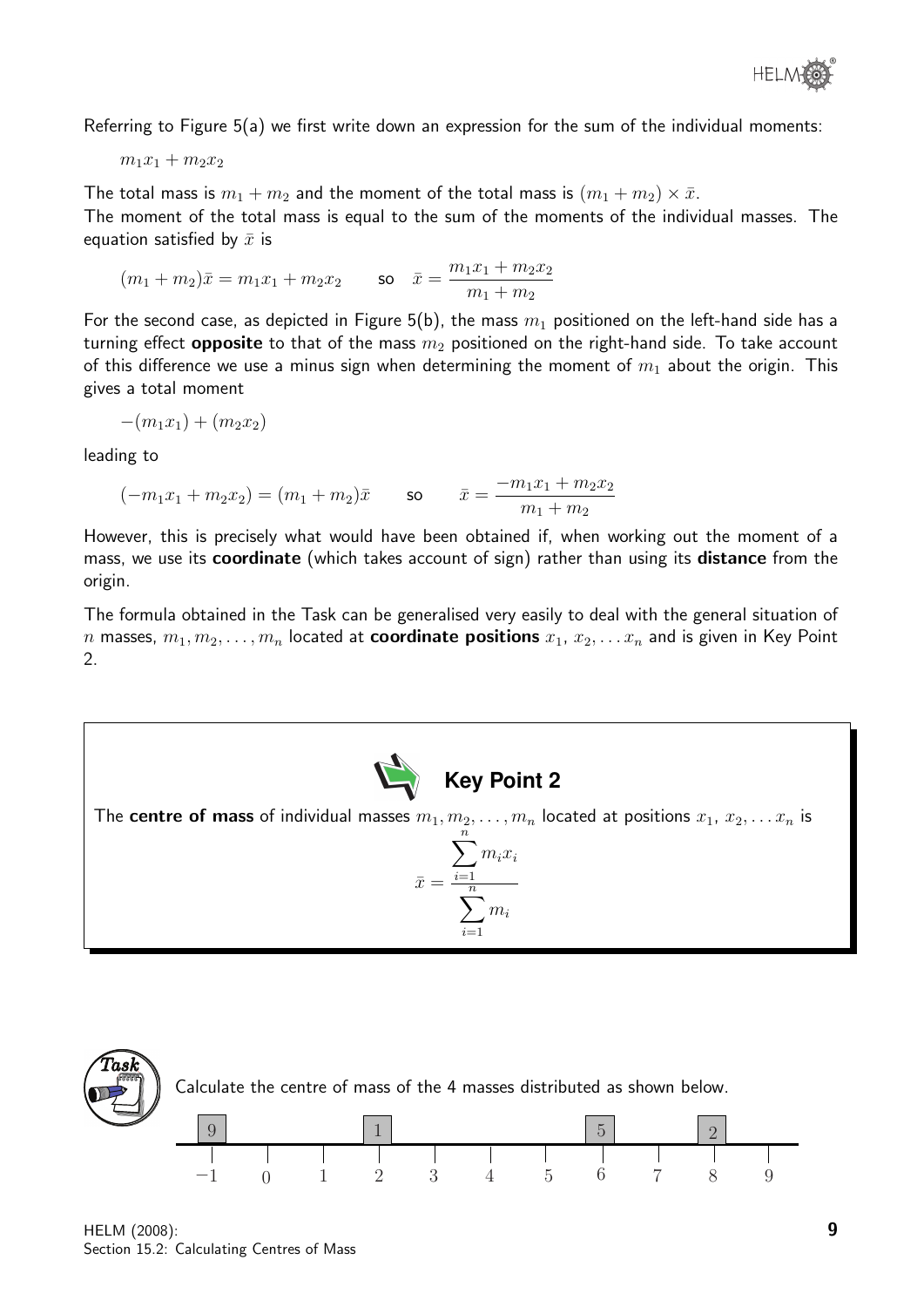Use Key Point 2 to calculate  $\bar{x}$ :

Your solution  $\bar{x} =$ 

#### Answer

 $\bar{x} =$  $(9)(-1) + (1)(2) + (5)(6) + (2)(8)$  $9 + 1 + 5 + 2$ = 39 17

The centre of mass is located a distance  $\frac{39}{17} \approx 2.29$  units along the x-axis from  $O$ .

#### **Distribution of particles in a plane**

If the particles are distributed in a plane then the position of the centre of mass can be calculated in a similar way.



**Figure 6:** These masses are distributed throughout the  $xy$  plane

Now we must consider the moments of the individual masses taken about the  $x$ -axis and about the y-axis. For example, in Figure 6, mass  $m_i$  has a moment  $m_i y_i$  about the x-axis and a moment  $m_i x_i$ about the y-axis. Now we define the centre of mass at that point  $(\bar{x}, \bar{y})$  such that the total mass  $M = m_1 + m_2 + \ldots m_n$  placed at this point would have the same moment about each of the axes as the sum of the individual moments of the particles about these axes.

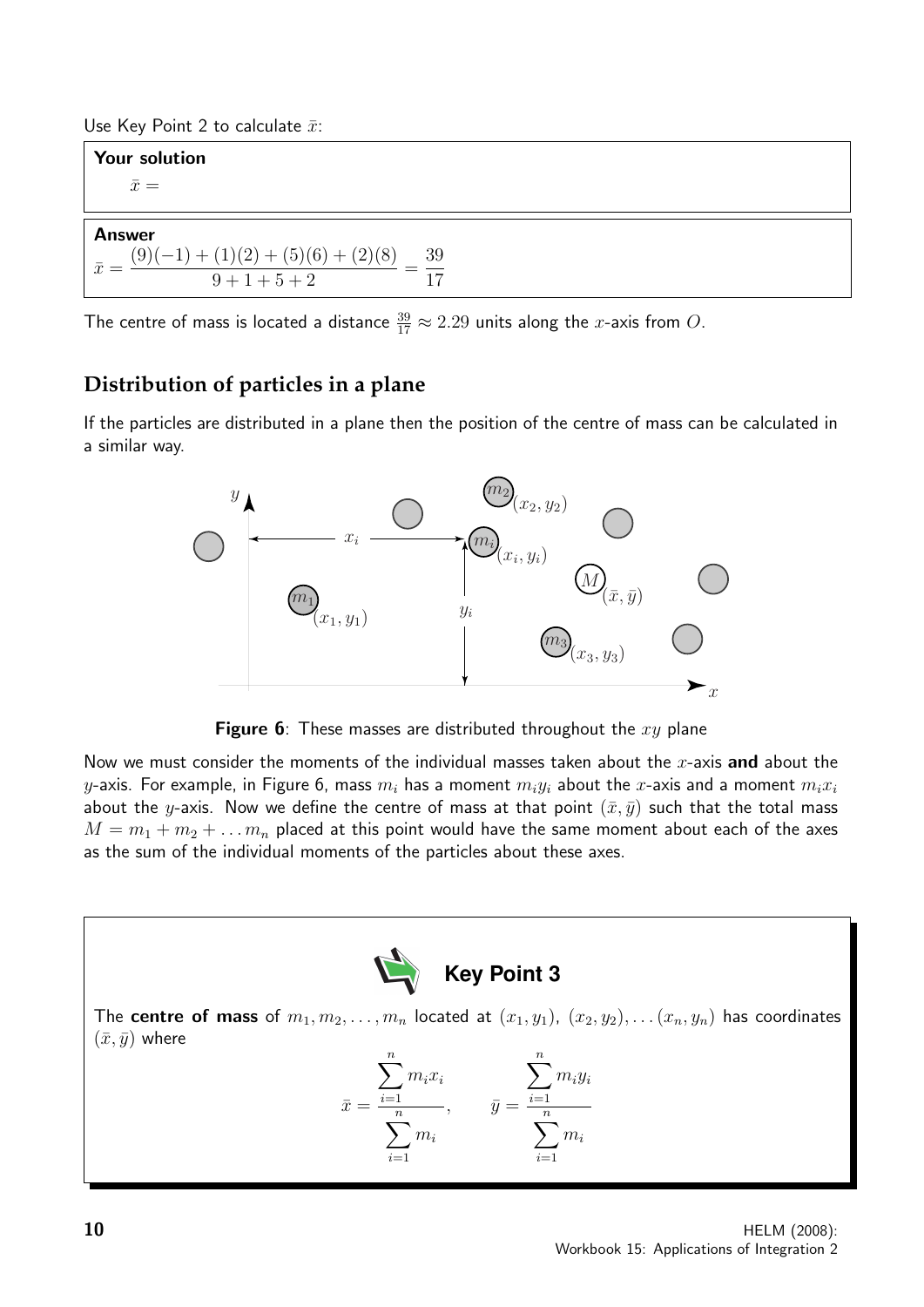



Masses of 5 kg, 3 kg and 9 kg are located at the points with coordinates  $(-1, 1)$ ,  $(4, 3)$ , and  $(8, 7)$  respectively. Find the coordinates of their centre of mass.

Use Key Point 3:

Your solution  $\bar{x} =$  $\bar{y} =$ Answer  $\bar{x} =$  $\sum$ 3  $i=1$  $m_i x_i$  $\sum$ 3  $i=1$  $m_i$ =  $5(-1) + 3(4) + 9(8)$  $5 + 3 + 9$ = 79 17  $\approx 4.65$  $\bar{y} =$  $5(1) + 3(3) + 9(7)$ 17  $= 4.53.$ Hence the centre of mass is located at the point  $(4.65, 4.53)$ .

#### **Exercises**

- 1. Find the x coordinate of the centre of mass of 5 identical masses placed at  $x = 2$ ,  $x = 5$ ,  $x = 7, x = 9, x = 12.$
- 2. Derive the formula for  $\bar{y}$  given in Key Point 3.

**Answer** 1.  $\bar{x} = 7$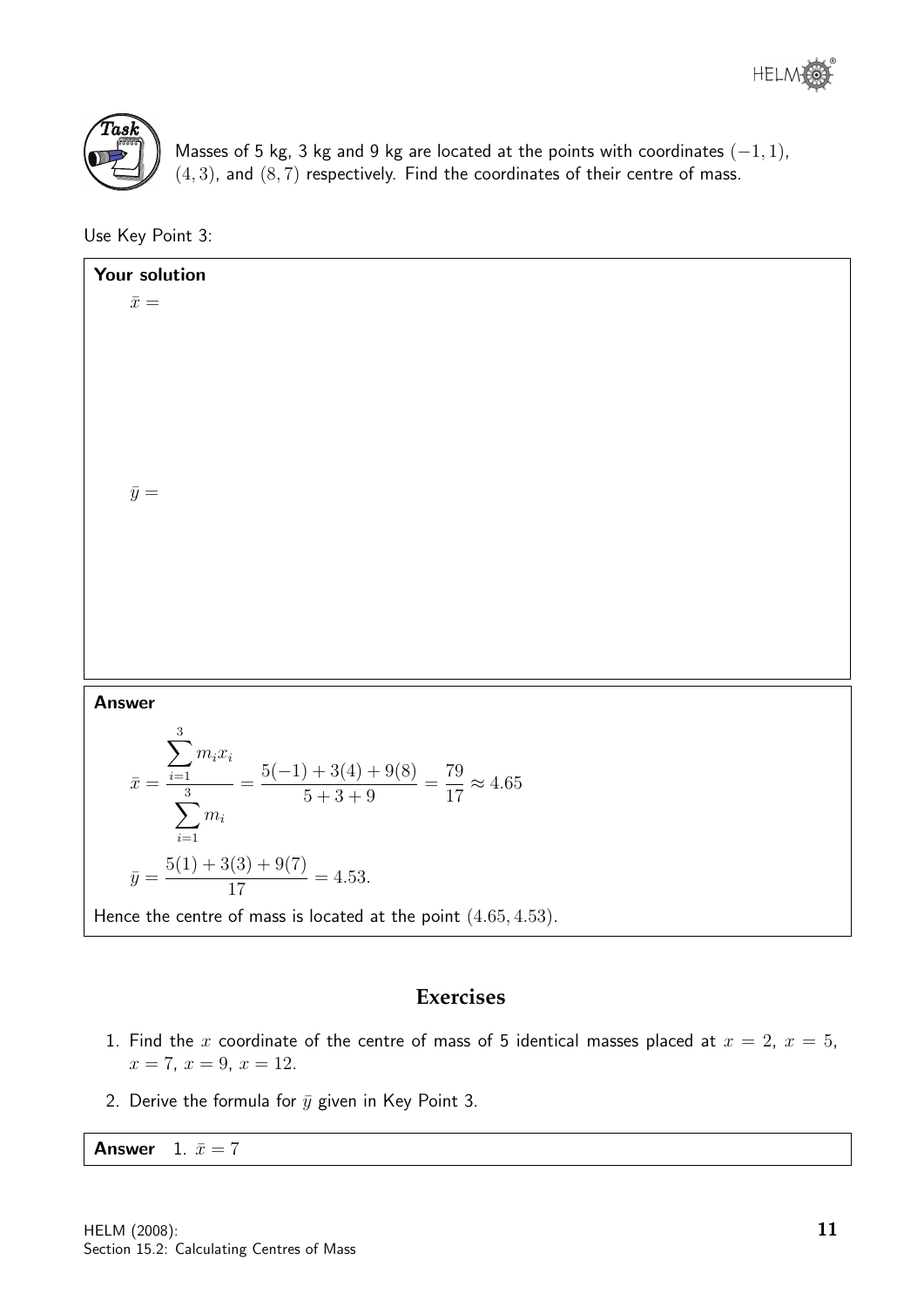### **2. Finding the centre of mass of a plane uniform lamina**

In the previous Section we calculated the centre of mass of several individual point masses. We are now interested in finding the centre of mass of a thin sheet of material, such as a plane sheet of metal, called a lamina. The mass is not now located at individual points. Rather, it is distributed continuously over the lamina. In what follows we assume that the mass is distributed uniformly over the lamina and you will see how integration as the limit of a sum is used to find the centre of mass.

Figure 6 shows a lamina where the centre of mass has been marked at point G with coordinates  $(\bar{x}, \bar{y})$ . If the total mass of the lamina is M then the moments about the y- and x-axes are respectively  $M\bar{x}$ and  $M\bar{y}$ . Our approach to locating the position of G, i.e. finding  $\bar{x}$  and  $\bar{y}$ , is to divide the lamina into many small pieces, find the mass of each piece, and calculate the moment of each piece about the axes. The sum of the moments of the individual pieces about the  $y$ -axis must then be equal to  $M\bar{x}$  and the sum of the moments of the individual pieces about the x-axis must equal  $M\bar{y}$ .



**Figure 6**: The centre of mass of the lamina is located at  $G(\bar{x}, \bar{y})$ 

There are no formulae which can be memorized for finding the centre of mass of a lamina because of the wide variety of possible shapes. Instead you should be familiar with the general technique for deriving the centre of mass.

An important preliminary concept is 'mass per unit area' which we now introduce.

#### **Mass per unit area**

Suppose we have a uniform lamina and select a piece of the lamina which has area equal to **one** unit. Let  $\rho$  stand for the mass of such a piece. Then  $\rho$  is called the mass per unit area. The mass of any other piece can be expressed in terms of  $\rho$ . For example, an area of 2 units must have mass  $2\rho$ , an area of 3 units must have mass  $3\rho$ , and so on. Any portion of the lamina which has area A has mass  $\rho A$ .



If a lamina has mass per unit area,  $\rho$ , then the mass of part of the lamina having area A is  $A\rho$ .

We will investigate the calculation of centre of mass through the following Tasks.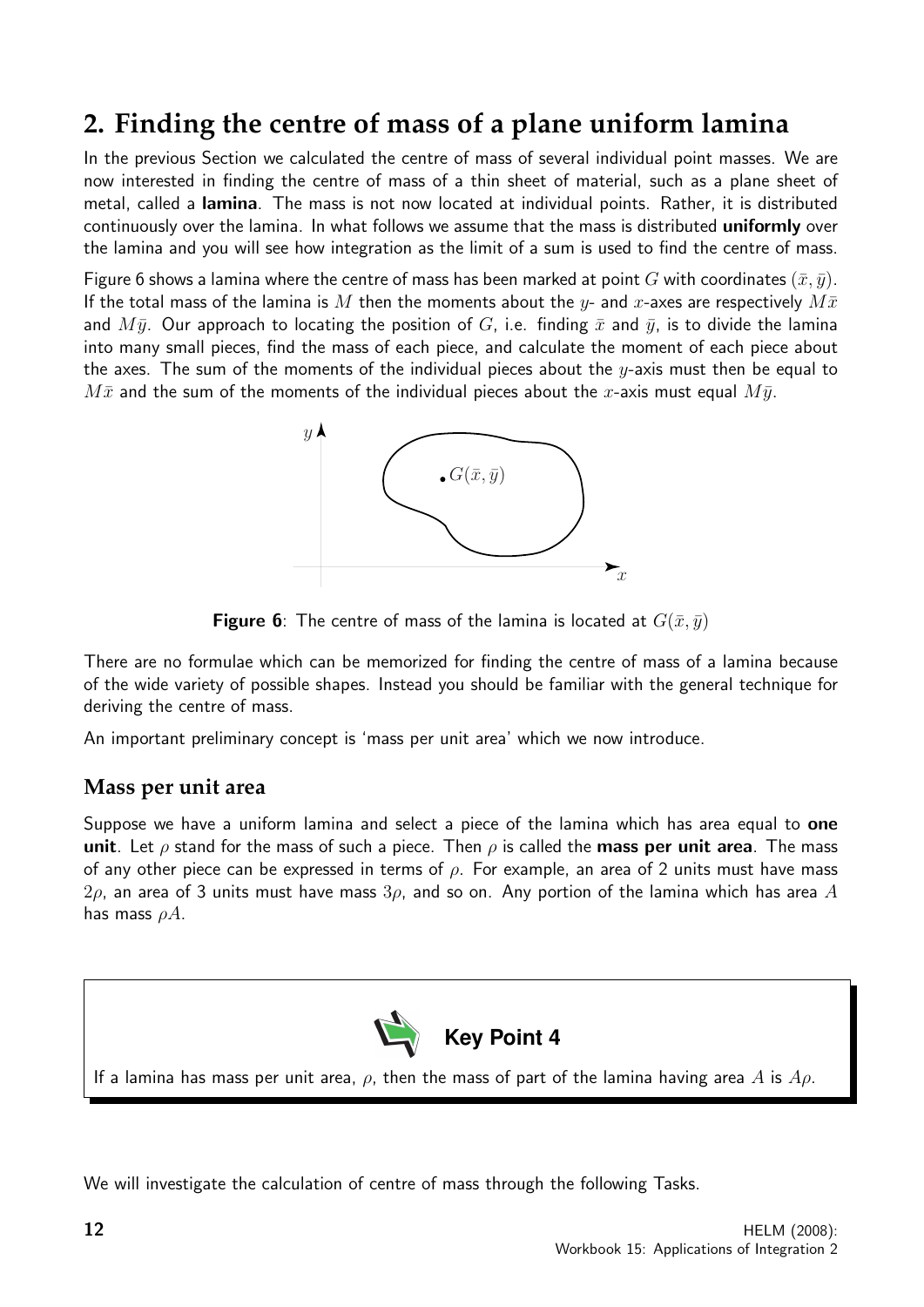



Consider the plane sheet, or lamina, shown below. Find the location of its centre of mass  $(\bar{x}, \bar{y})$ . (By symmetry the centre of mass of this lamina lies on the x-axis.)



(a) First inspect the figure and note the symmetry of the lamina. Purely from the symmetry, what must be the y coordinate,  $\bar{y}$ , of the centre of mass ?

#### Your solution

#### Answer

 $\bar{y}=0$  since the centre of mass must lie on the x-axis

(b) Let  $\rho$  stand for the mass per unit area of the lamina. The total area is 3 units. The total mass is therefore  $3\rho$ . Its moment about the *y*-axis is  $3\rho \bar{x}$ .

To find  $\bar{x}$  first divide the lamina into a large number of thin vertical slices. In the figure below a typical slice has been highlighted. Note that the slice has been drawn from the point  $P$  on the line  $y = 3x$ . The point P has coordinates  $(x, y)$ . The thickness of the slice is  $\delta x$ .



A typical slice of this sheet has been shade.

Assuming that the slice is rectangular in shape, write down its area: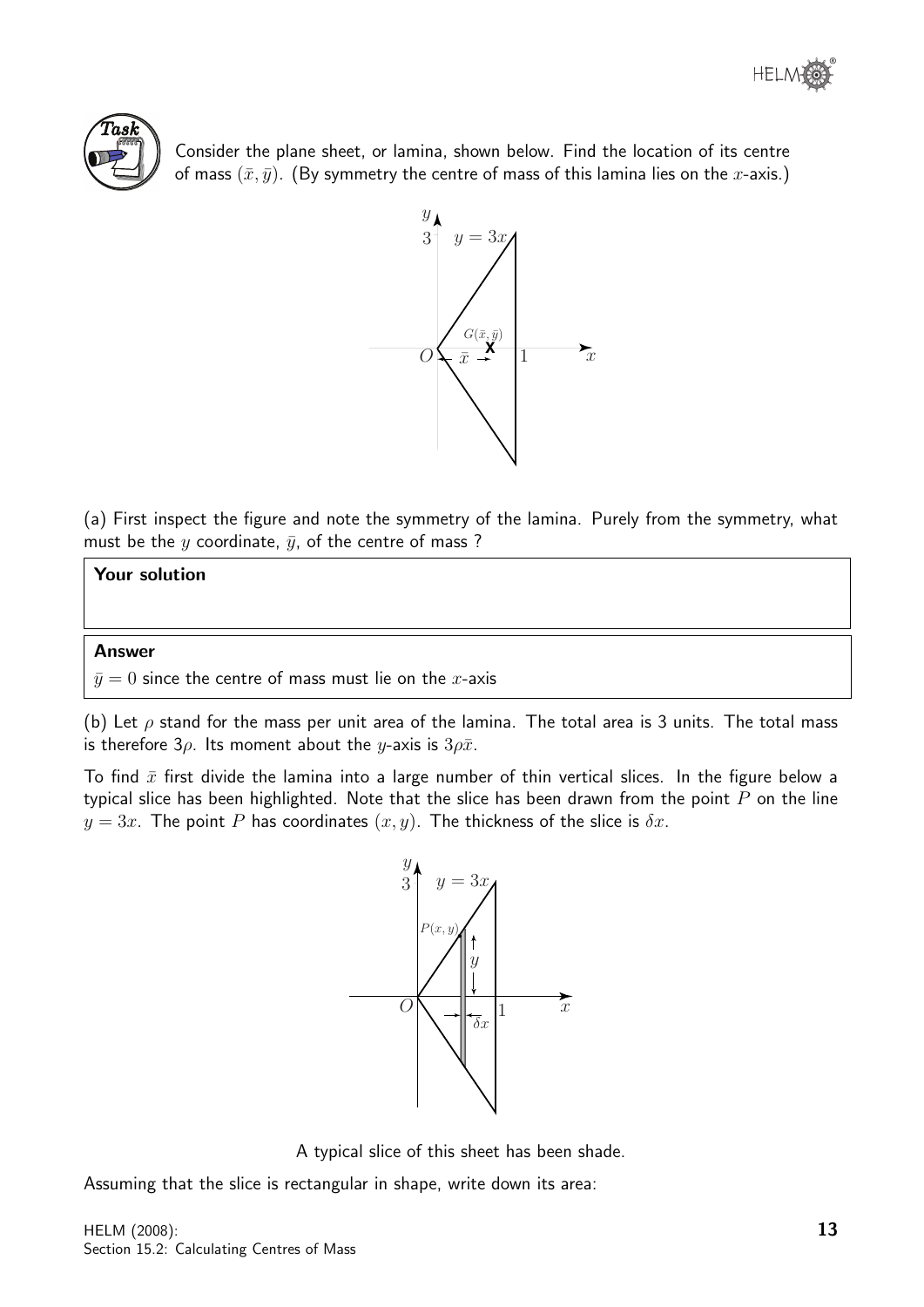#### Your solution

#### Answer

 $2y\delta x$ 

(c) Writing  $\rho$  as the mass per unit area, write down the mass of the slice:

| Your solution      |  |
|--------------------|--|
|                    |  |
| <b>Answer</b>      |  |
| $(2y\delta x)\rho$ |  |
|                    |  |

(d) The centre of mass of this slice lies on the x-axis. So the slice can be assumed to be a point mass,  $2y\rho\delta x$ , located a distance x from O.

Write down the moment of the mass of the slice about the  $y$ -axis:

#### Your solution

#### Answer

 $(2y\delta x)\rho x$ 

(e) By adding up contributions from all such slices in the lamina we obtain the sum of the moments of the individual masses:

$$
\sum_{x=0}^{x=1} 2\rho xy \delta x
$$

The limits on the sum are chosen so that all slices are included. Write down the integral defined by letting  $\delta x \to 0$ :

#### Your solution

### Answer  $r^{x=1}$

$$
\int_{x=0} 2\rho xy \, dx
$$

(f) Noting that  $y = 3x$ , express the integrand in terms of x and evaluate it:

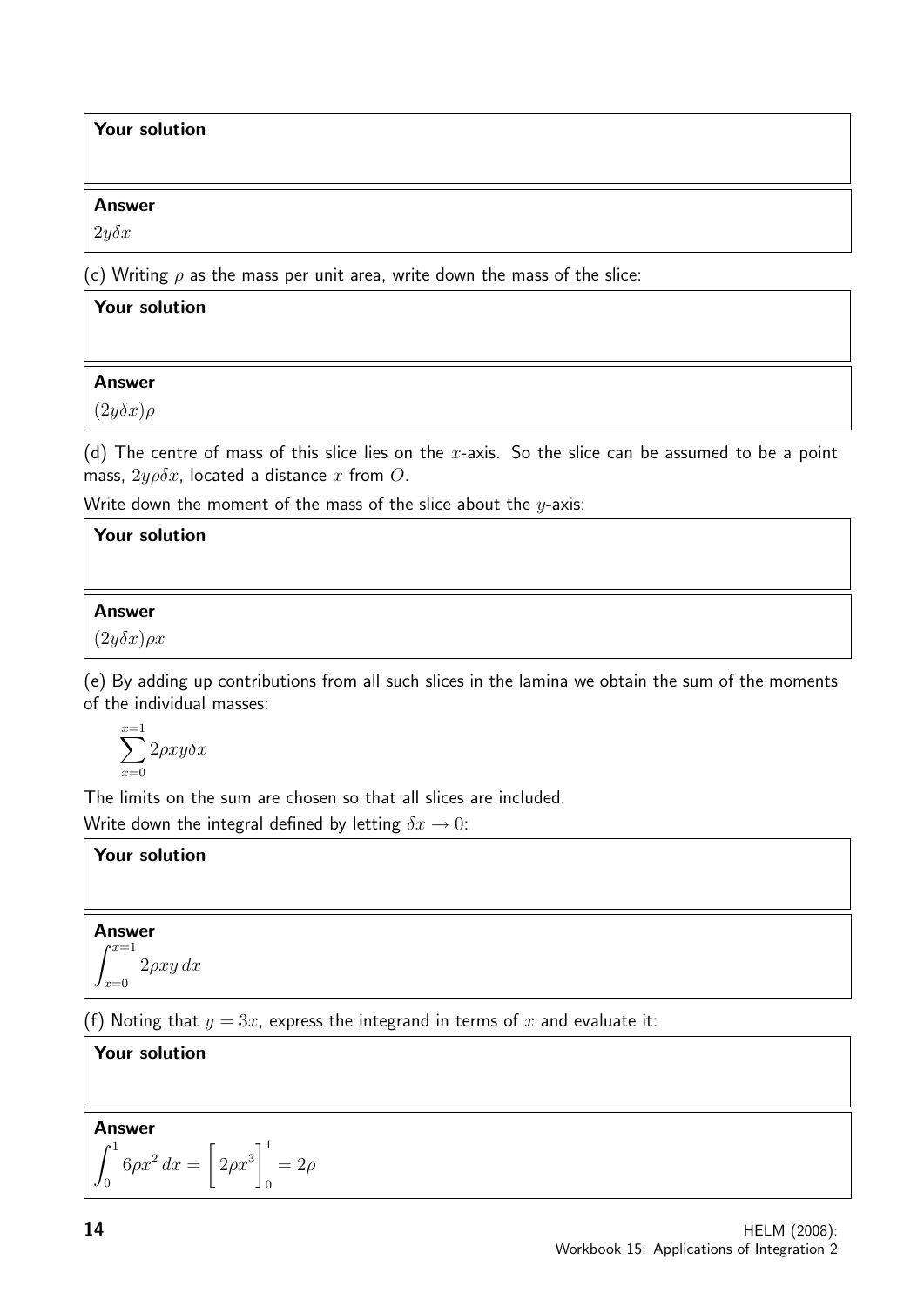(g) Calculate  $\bar{x}$  and hence find the centre of mass of the lamina:

#### Your solution

#### Answer

This must equal the moment of the total mass acting at the centre of mass so  $3\rho\bar{x}=2\rho$  giving  $\bar{x} =$ 2 3 . Now the coordinates of the centre of mass are thus  $(\frac{2}{3})$  $\frac{2}{3}, 0$ ).



Find the centre of mass of the plane lamina shown below.



The coordinates of  $\bar{x}$  and  $\bar{y}$  must be calculated separately.

#### Stage 1: To calculate  $\bar{x}$

(a) Let  $\rho$  equal the mass per unit area. Write down the total area, the total mass, and its moment about the  $y$ -axis:

| <b>Your solution</b>               |  |
|------------------------------------|--|
|                                    |  |
| <b>Answer</b>                      |  |
| $\mid 2, 2\rho, 2\rho\bar{x} \mid$ |  |

(b) To calculate  $\bar{x}$  the lamina is divided into thin slices; a typical slice is shown in the figure above. We assume that the shaded slice is rectangular, which is a reasonable approximation.

Write down the height of the typical strip shown in the figure, its area, and its mass:

| <b>Your solution</b>            |  |
|---------------------------------|--|
|                                 |  |
| <b>Answer</b>                   |  |
| $y, y\delta x, (y\delta x)\rho$ |  |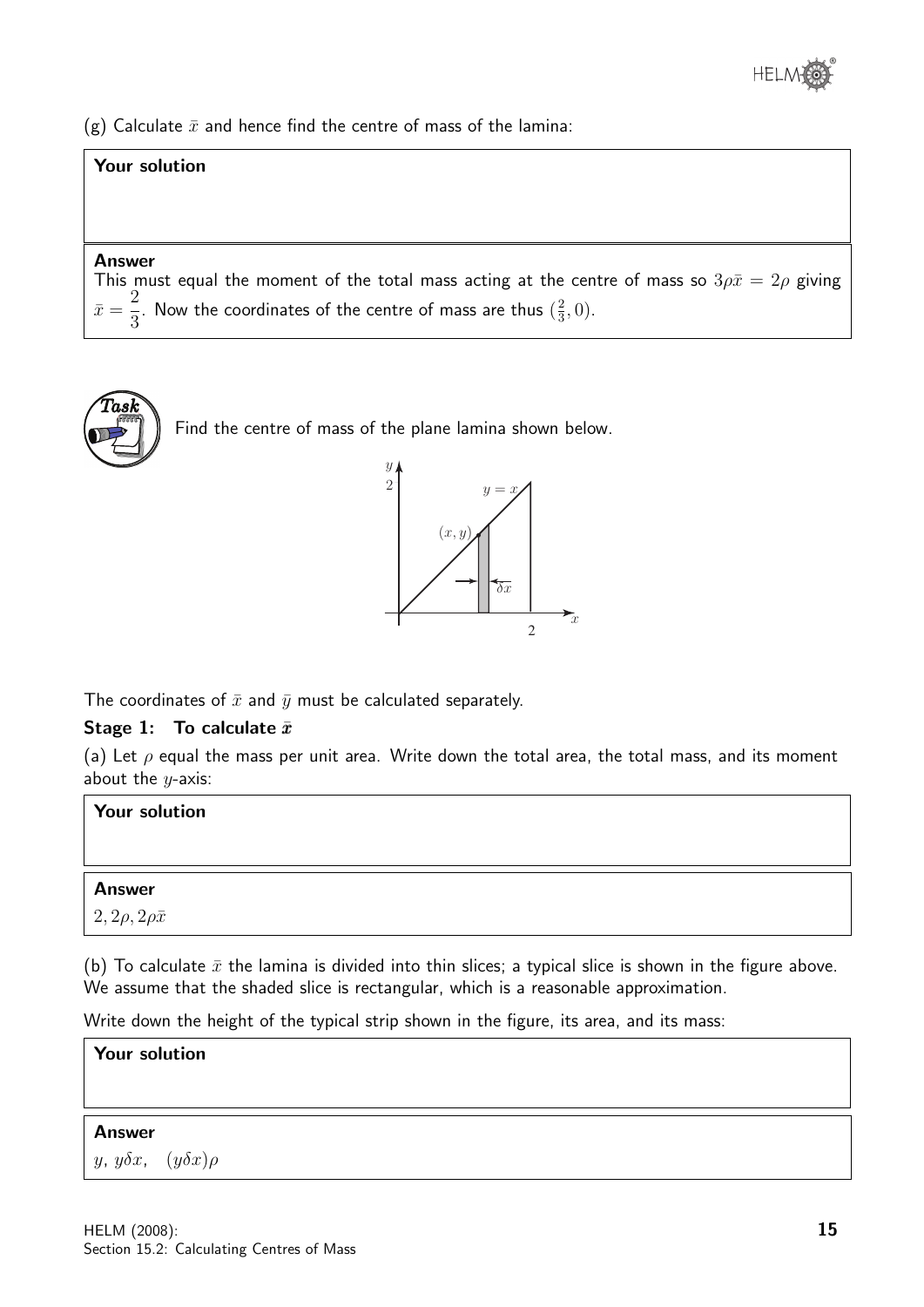(c) Write down the moment about the  $y$ -axis of the typical strip:

#### Your solution

#### Answer

 $(y\delta x)\rho x$ 

(d) The sum of the moments of all strips is

$$
\sum_{x=0}^{x=2}\rho xy\delta x
$$

Write down the integral which follows as  $\delta x \to 0$ :

#### Your solution

#### Answer  $\int_0^2$  $\mathbf{0}$ ρxy dx

(e) In this example,  $y = x$  because the line  $y = x$  defines the upper limit of each strip (and hence its height). Substitute this value for  $y$  in the integral, and evaluate it:

#### Your solution

#### Answer

$$
\int_0^2 \rho x^2 dx = \frac{8}{3}\rho
$$

(f) Equating the sum of individual moments and the total moment gives  $2\rho\bar{x}=$ 8 3  $ρ$ . Deduce  $\bar{x}$ :

| Your solution         |  |
|-----------------------|--|
|                       |  |
| <b>Answer</b>         |  |
| $\bar{x}=\frac{4}{2}$ |  |

We will illustrate two alternative ways of calculating  $\bar{y}$ .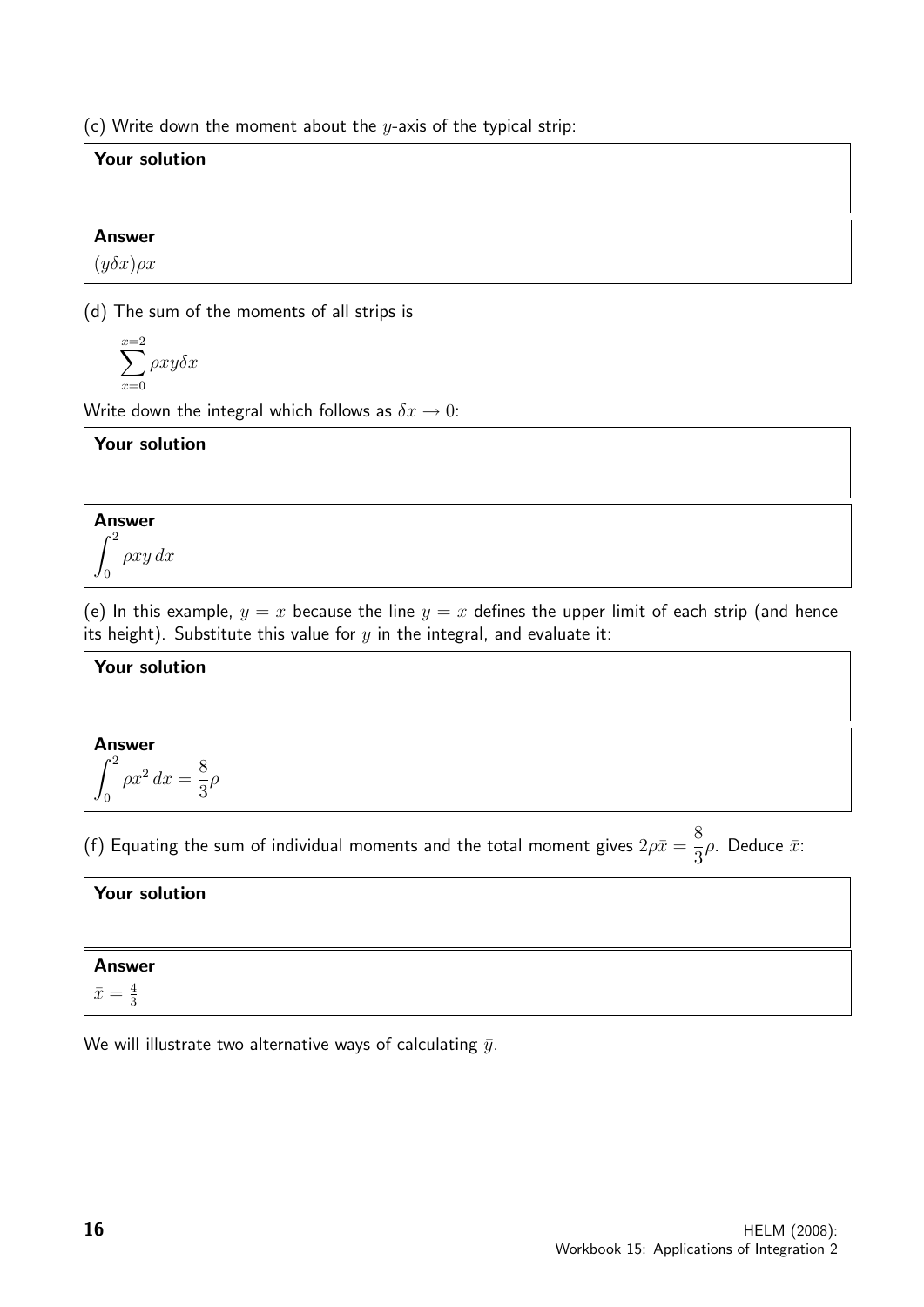

#### Stage 2: To calculate  $\bar{y}$  using vertical strips



(a) Referring to the figure again, which we repeat here, the centre of mass of the slice must lie half way along its length, that is its y coordinate is  $\frac{y}{2}$ 2 . Assume that all the mass of the slice,  $y\rho\delta x$ , acts at this point. Then its moment about the x-axis is  $y \rho \delta x \frac{y}{\delta}$ 2 . Adding contributions from all slices gives the sum

$$
\sum_{x=0}^{x=2} \frac{y^2 \rho}{2} \delta x
$$

(b) Write down the integral which is defined as  $\delta x \rightarrow 0$ :

#### Your solution

2  $dx$ 

Answer  $\int_0^2$  $\rho y^2$ 

 $x=0$ 

(c) We can write the above as

$$
\rho \int_{x=0}^{2} \frac{y^2}{2} dx
$$
 and in this example  $y = x$ , so the integral becomes  

$$
\rho \int_{x=0}^{2} \frac{x^2}{2} dx
$$

Evaluate this.

| Your solution          |  |  |
|------------------------|--|--|
|                        |  |  |
|                        |  |  |
| <b>Answer</b>          |  |  |
| $\frac{4\rho}{ }$<br>3 |  |  |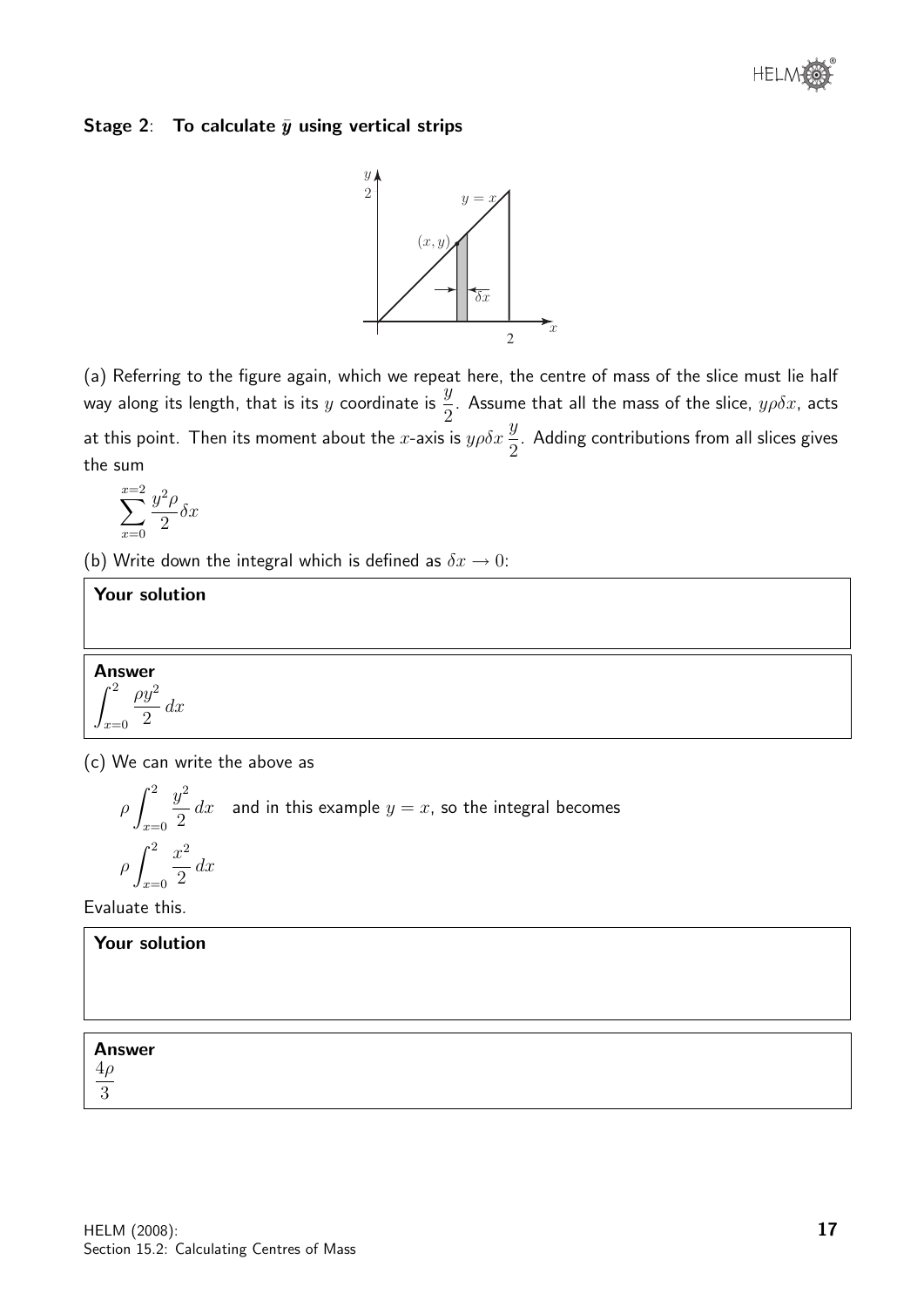(d) This is the sum of the individual moments about the x-axis and must equal the moment of the total mass about the x-axis which has already been found as  $2\rho\bar{y}$ . Therefore

$$
2\rho\bar{y}=\frac{4\rho}{3}\qquad\text{from which}\quad\bar{y}=\frac{2}{3}
$$

(e) Finally deduce  $\bar{y}$  and state the coordinates of the centre of mass:

#### Your solution

#### Answer

 $\bar{y} =$ 2 3 and the coordinates of the centre of mass are ( 4 3 , 2 3 )

#### Stage 3: To calculate  $\bar{y}$  using horizontal strips

(a) This time the lamina is divided into a number of horizontal slices; a typical slice is shown below.



A typical horizontal slice is shaded.

The length of the typical slice shown is  $2 - x$ .

Write down its area, its mass and its moment **about the x-axis**:

#### Your solution

#### Answer

 $(2-x)\delta y$ ,  $\rho(2-x)\delta y$ ,  $\rho(2-x)y\delta y$ 

(b) Write down the expression for the sum of all such moments and the corresponding integral as  $\delta y \rightarrow 0$ .

#### Your solution

#### Answer  $\sum$  $y=2$  $y=0$  $\rho(2-x)y\delta y, \qquad \int_0^2$  $\boldsymbol{0}$  $\rho(2-x)y dy$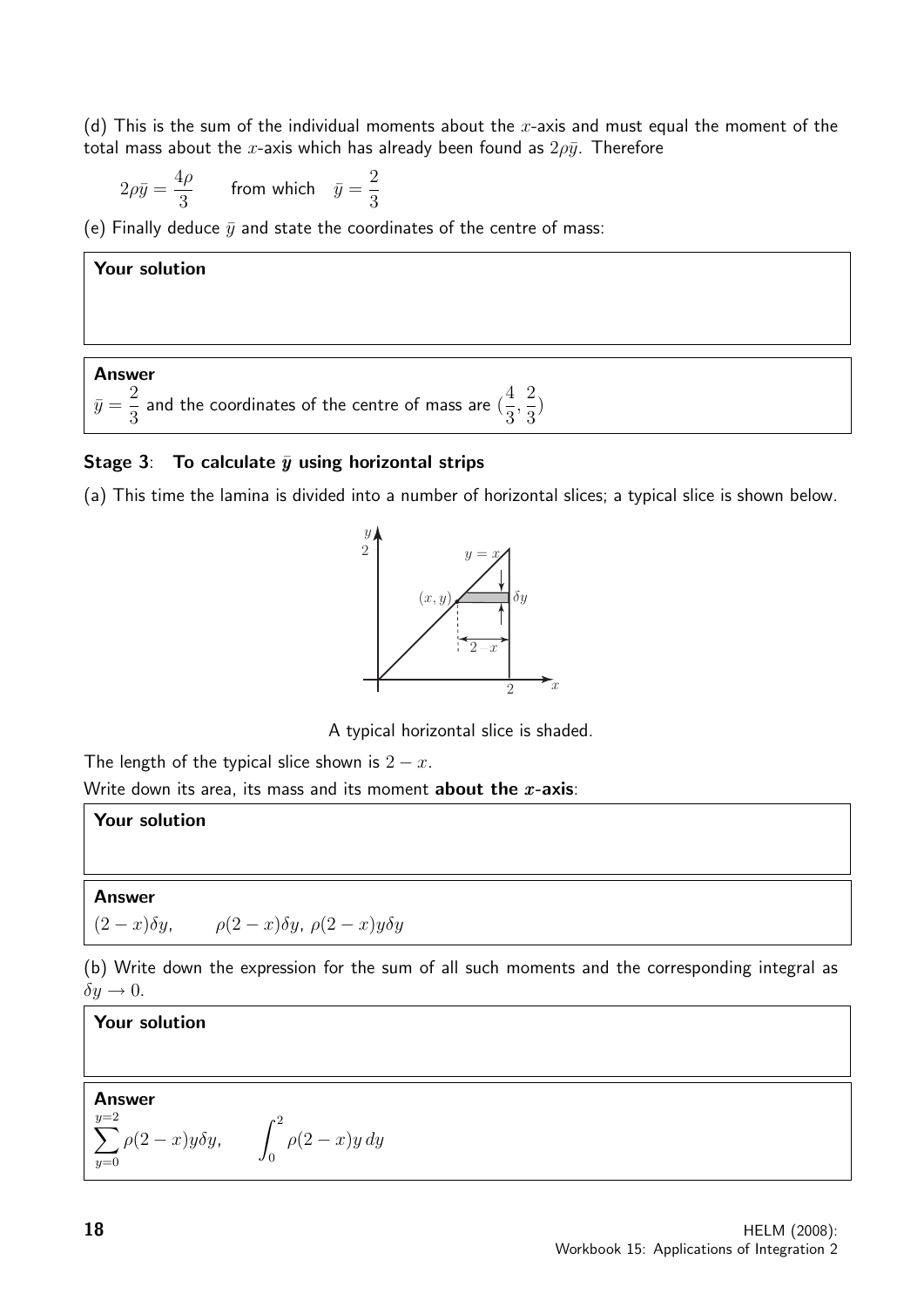(c) Now, since  $y = x$  the integral can be written entirely in terms of y as

$$
\int_0^2 \rho(2-y)y\,dy
$$

Evaluate the integral and hence find  $\bar{y}$ :

#### Your solution

#### Answer

4ρ 3 ; As before the total mass is  $2\rho$ , and its moment about the  $x$ -axis is  $2\rho\bar{y}$ . Hence

 $2\rho\bar{y} =$  $4\rho$ 3 from which  $\bar{y} =$ 2 3 which was the result obtained before in Stage 2.



Find the position of the centre of mass of a uniform semi-circular lamina of radius  $a$ , shown below.



A typical horizontal strip is shaded.

The equation of a circle centre the origin, and of radius a is  $x^2 + y^2 = a^2$ .

By symmetry  $\bar{x}=0$ . However it is necessary to calculate  $\bar{y}$ .

(a) The lamina is divided into a number of horizontal strips and a typical strip is shown. Assume that each strip is rectangular. Writing the mass per unit area as  $\rho$ , state the area and the mass of the strip:

| Your solution                   |                   |
|---------------------------------|-------------------|
| <b>Answer</b><br>$2x\delta y$ , | $2x\rho \delta y$ |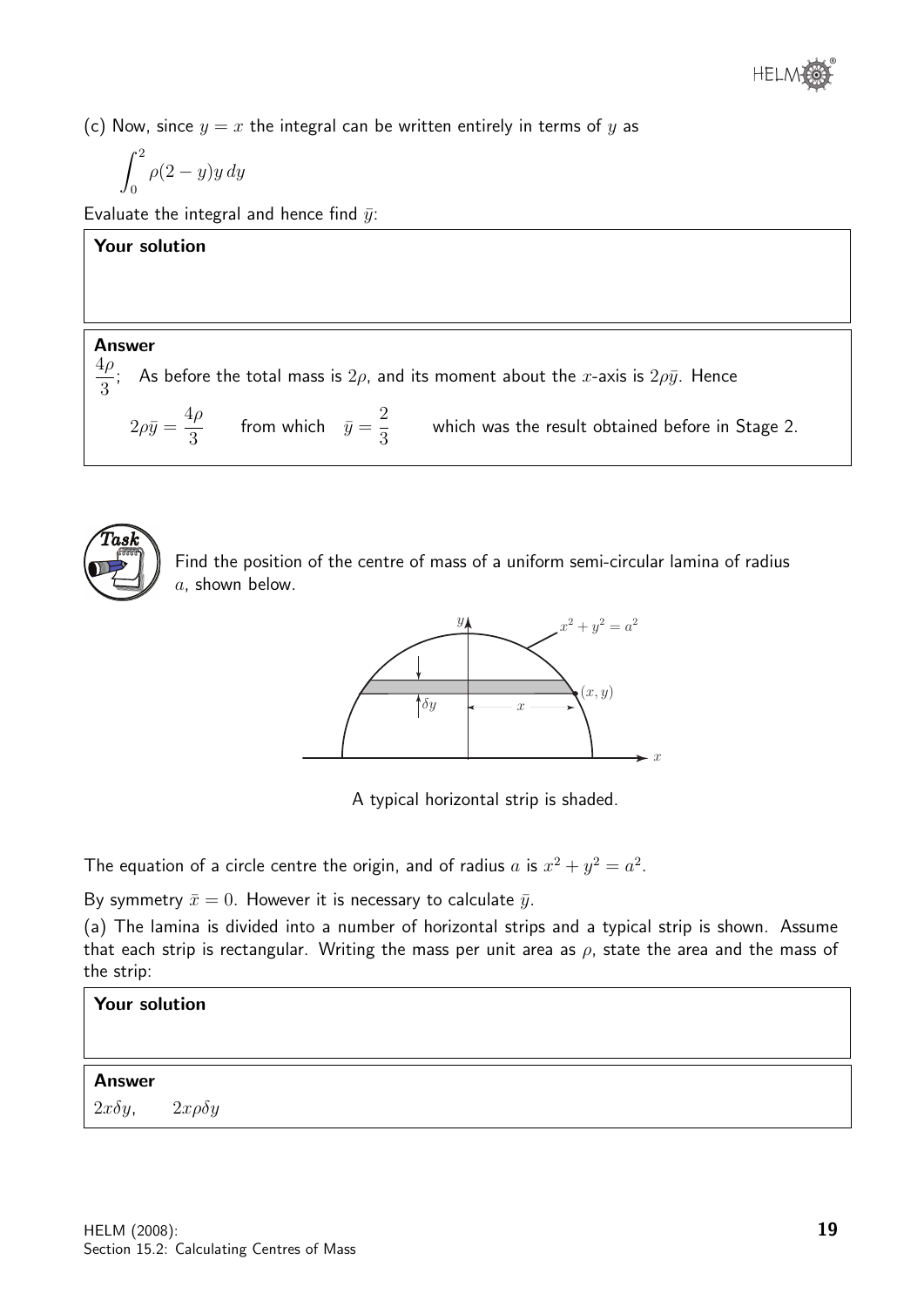(b) Write down the moment of the mass about the  $x$ -axis:

#### Your solution

#### Answer

 $2x\rho y\delta y$ 

(c) Write down the expression representing the sum of the moments of all strips and the corresponding integral obtained as  $\delta y \rightarrow 0$ :

#### Your solution

Answer  $\sum$  $y=a$  $y=0$  $2x\rho y \delta y$ ,  $\int_0^a$  $\boldsymbol{0}$  $2x\rho y dy$ 

(d) Now since  $x^2 + y^2 = a^2$  we have  $x = \sqrt{a^2 - y^2}$  and the integral becomes:

$$
\int_0^a 2\rho y \sqrt{a^2 - y^2} \, dy
$$

Evaluate this integral by making the substitution  $u^2 = a^2 - y^2$  to obtain the total moment.

#### Your solution

#### Answer  $2\rho a^3$

3

(e) The total area is half that of a circle of radius a, that is  $\frac{1}{2}\pi a^2$ . The total mass is  $\frac{1}{2}\pi a^2\rho$  and its moment is  $\frac{1}{2}\pi a^2 \rho \bar{y}$ .

Deduce  $\bar{y}$ :

#### Your solution Answer 1 2  $\pi a^2 \rho \bar{y} =$  $2\rho a^3$ 3 from which  $\bar{y} =$ 4a  $3\pi$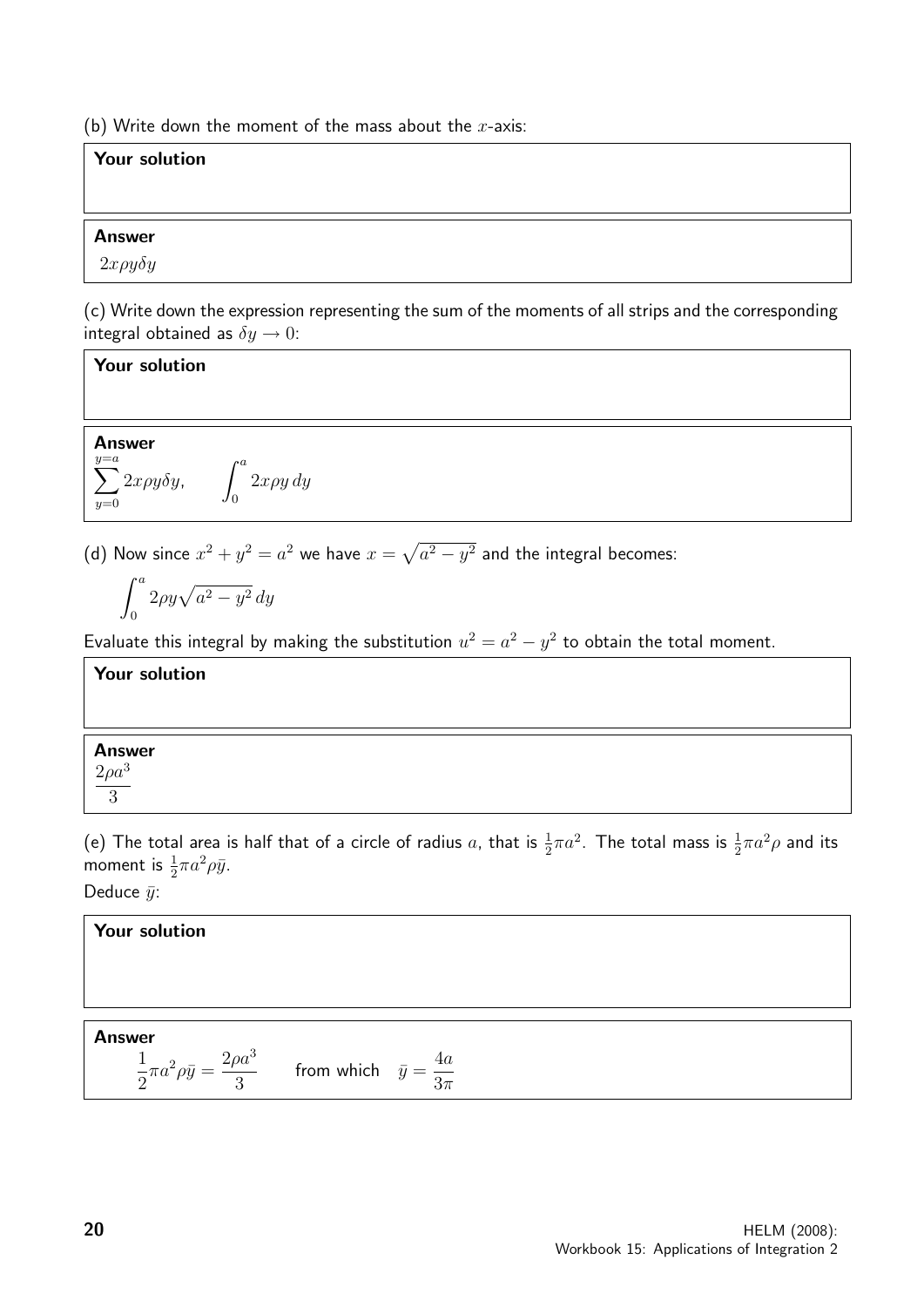

#### **Suspended cable**

#### Introduction

A cable of constant line density is suspended between two vertical poles of equal height such that it takes the shape of a curve,  $y = 6 \cosh(x/6)$ . The origin of the curve is a point mid-way between the feet of the poles and  $y$  is the height above the ground. If the cable is 600 metres long show that the distance between the poles is 55 metres to the nearest metre. Find the height of the centre of mass of the cable above the ground to the nearest metre.

#### Mathematical statement of the problem

We can draw a picture of the cable as in Figure 7 where  $A$  and  $B$  denote the end points.



#### Figure 7

For the first part of this problem we use the result found in HELM 14 that the distance along a curve

$$
y = f(x)
$$
 from  $x = a$  to  $x = b$  is given by  $s = \int_a^b \sqrt{1 + \left(\frac{dy}{dx}\right)^2} dx$   
where in this case we are given  $y = 6 \cosh\left(\frac{x}{a}\right)$  and therefore  $\frac{dy}{dx} = \sin x$ 

6 ) and therefore  $\frac{dy}{dx} = \sinh\left(\frac{x}{6}\right)$  . If we take the distance between the poles to be 2d then the values of x in this integration go from  $-d$  to  $+d$ . So we need to find d such that:

$$
600 = \int_{-d}^{d} \sqrt{1 + \left(\sinh\left(\frac{x}{6}\right)\right)^2} dx.
$$
 (1)

For the second part of this problem we need to find the centre of mass of the cable. From the symmetry of the problem we know that the centre of mass must lie on the  $y$ -axis. To find the height of the centre of mass we need to take each section of the cable and consider the moment about the x-axis through the origin. A section of the cable has mass  $\rho \delta s$  where  $\rho$  is the line density of the cable and  $\delta s$  is the length of a small section of the cable.

so the moment about the *x*-axis will be 
$$
\sum_{x=-d}^{x=d} \rho y \delta s
$$

taking the limit as  $\delta s \rightarrow 0$  and using the fact that  $\delta s =$  $\sqrt{1+\left(\frac{dy}{dx}\right)^2}$  $\delta x$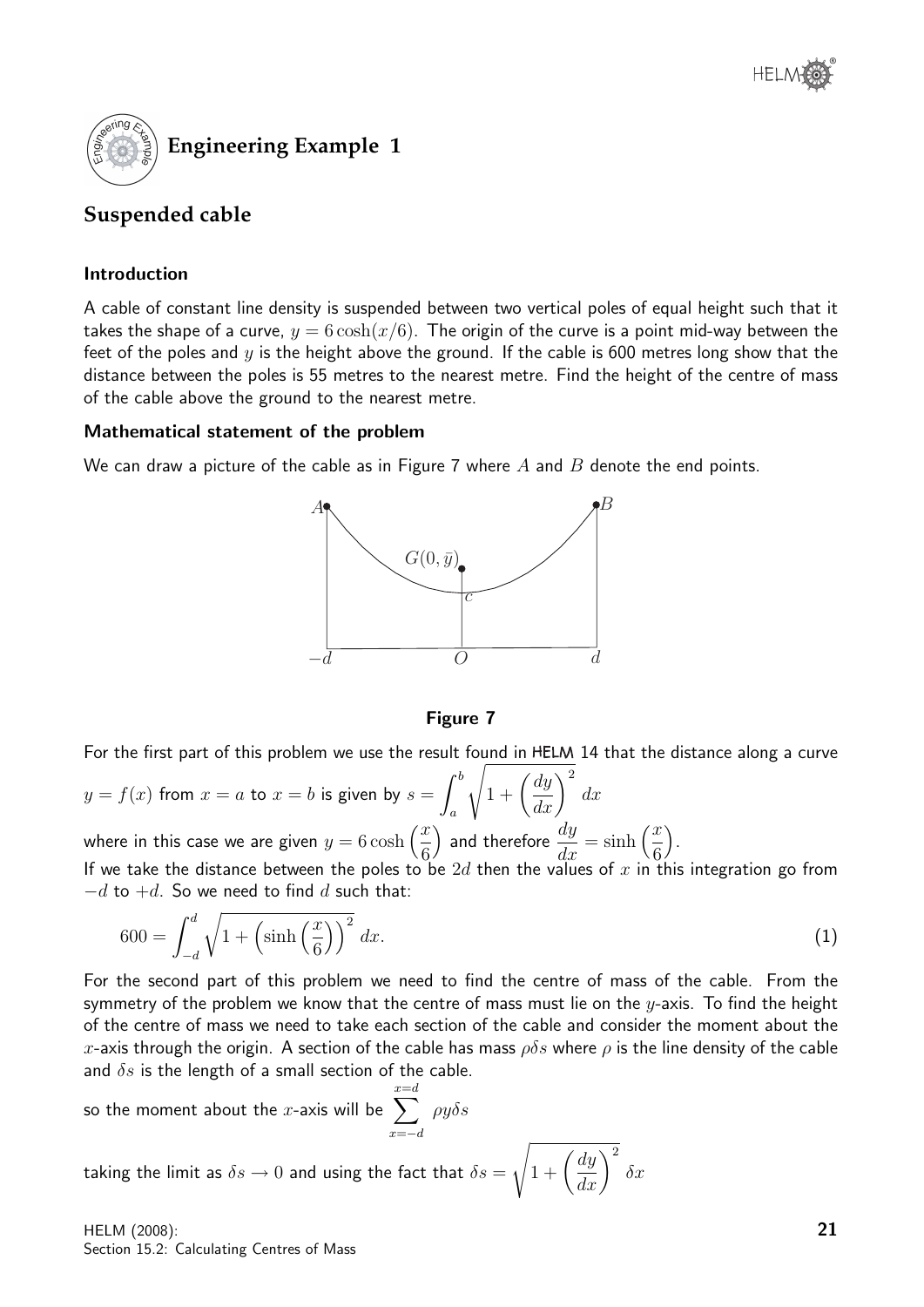we get that the moment about the  $x$ -axis to be  $\rho \int^d$  $-d$  $\hat{y}$  $\sqrt{1+\left(\frac{dy}{dx}\right)^2}$  $dx$ 

This must equal the moment of a single point mass, equal to the total mass of the cable, placed at its centre of mass. As the length of the cable is 600 metres then the mass of the cable is 600 $\rho$  and we have

$$
600\rho\bar{y} = \rho \int_{-d}^{d} y \sqrt{1 + \left(\frac{dy}{dx}\right)^2} dx
$$

Dividing both sides of this equation by  $\rho$  we get:

$$
600\bar{y} = \int_{-d}^{d} y \sqrt{1 + \left(\frac{dy}{dx}\right)^2} dx
$$

where we have already established the value of  $d$  from Equation (1) so we can solve this equation to find  $\bar{u}$ .

#### Mathematical analysis

We need to find  $d$  so that  $600 = \int^d$  $-d$  $\sqrt{1 + \left(\sinh\left(\frac{x}{a}\right)\right)}$ 6  $\big) \big)^2 dx$ Rearranging the hyperbolic identity  $\cosh^2(u) - \sinh^2(u) \equiv 1$  we obtain  $\sqrt{1 + (\sinh(u))^2} = \cosh(u)$ so the integral becomes  $\int^d$  $-d$  $\cosh\left(\frac{x}{a}\right)$ 6  $\int dx = \left[6 \sinh \left(\frac{x}{a}\right)\right]$ 6  $\bigcap^{+d}$  $\frac{+d}{-d} = 6 \left( \sinh \left( \frac{d}{6} \right) \right)$ 6  $-\sinh\left(-\frac{d}{a}\right)$ 6  $\setminus$ so

$$
12\sinh\left(\frac{d}{6}\right) = 600 \text{ and } d = 6\sinh^{-1}(50).
$$

Using the log identity for the  $sinh^{-1}$  function:

 $\sinh^{-1}(x) \equiv \ln(x +$ √  $(x^2+1)$ 

we find that  $d = 27.63$  m so the distance between the poles is 55 m to the nearest metre.

To find the height of the centre of mass above the ground we use

$$
600\bar{y} = \int_{-d}^{d} y \sqrt{1 + \left(\frac{dy}{dx}\right)^2} dx
$$

Substituting  $y = 6 \cosh \left( \frac{x}{a} \right)$ 6 ) and therefore  $\sqrt{1 + \left(\frac{dy}{dx}\right)^2}$ =  $\sqrt{1 + \left(\sinh\left(\frac{x}{a}\right)\right)}$ 6  $\bigg(\bigg)^2 = \cosh\bigg(\frac{x}{a}\bigg)$ 6 we get

$$
\int_{-d}^{d} 6 \cosh\left(\frac{x}{6}\right) \cosh\left(\frac{x}{6}\right) dx = \int_{-d}^{d} 6 \cosh^2\left(\frac{x}{6}\right) dx
$$

From the hyperbolic identities we know that  $\cosh^2(x) \equiv \frac{1}{2}$ 2  $(\cosh(2x) + 1)$ so this integral becomes  $\int^d$  $-d$  $3\left(\cosh\left(\frac{x}{2}\right)\right)$ 3  $\left( \frac{x}{2} \right) + 1 \right) dx = \left[ 9 \sinh \left( \frac{x}{2} \right) \right]$ 3  $+3x\Big]^{+d}$  $\frac{+d}{-d} = 18 \sinh\left(\frac{d}{3}\right)$ 3  $\setminus$  $+ 6d$ So we have that  $600\bar{y} = 18 \sinh \left( \frac{d}{2} \right)$ 3  $\setminus$  $+6d$ 

From the first part of this problem we found that  $d = 27.63$  so substituting for d we find  $\bar{y} = 150$ metres to the nearest metre.